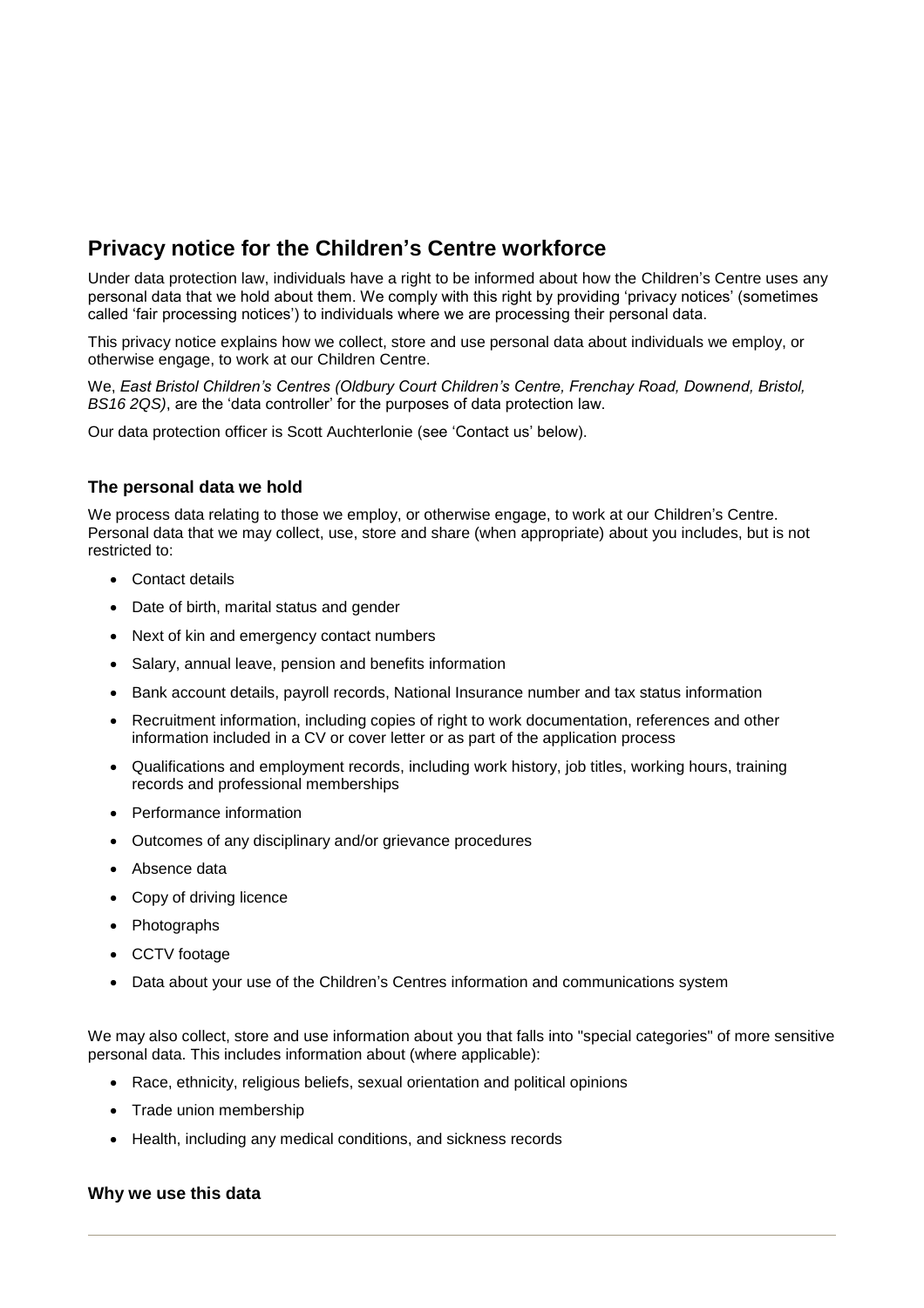The purpose of processing this data is to help us run the Children's Centres, including to:

- Enable you to be paid
- Facilitate safe recruitment, as part of our safeguarding obligations towards children
- Support effective performance management
- Inform our recruitment and retention policies
- Allow better financial modelling and planning
- Enable equalities monitoring
- Improve the management of workforce data across the sector

# **Our lawful basis for using this data**

We only collect and use personal information about you when the law allows us to. Most commonly, we use it where we need to:

- Fulfil a contract we have entered into with you
- Comply with a legal obligation
- Carry out a task in the public interest

Less commonly, we may also use personal information about you where:

- You have given us consent to use it in a certain way
- We need to protect your vital interests (or someone else's interests)

Where you have provided us with consent to use your data, you may withdraw this consent at any time. We will make this clear when requesting your consent, and explain how you go about withdrawing consent if you wish to do so.

Some of the reasons listed above for collecting and using personal information about you overlap, and there may be several grounds which justify the Children's Centres use of your data.

## **Collecting this information**

While the majority of information we collect from you is mandatory, there is some information that you can choose whether or not to provide to us.

Whenever we seek to collect information from you, we make it clear whether you must provide this information (and if so, what the possible consequences are of not complying), or whether you have a choice.

## **How we store this data**

Personal data is stored in line with our data protection policy/records management policy.

We create and maintain an employment file for each staff member. The information contained in this file is kept secure and is only used for purposes directly relevant to your employment.

Once your employment with us has ended, we will retain this file and delete the information in it in accordance with our record retention schedule/records management policy.

[https://www.bristol.gov.uk/documents/20182/33519/Retention+schedule/1cda1000-5009-452f-83e5-](https://www.bristol.gov.uk/documents/20182/33519/Retention+schedule/1cda1000-5009-452f-83e5-22578e8305be) [22578e8305be](https://www.bristol.gov.uk/documents/20182/33519/Retention+schedule/1cda1000-5009-452f-83e5-22578e8305be)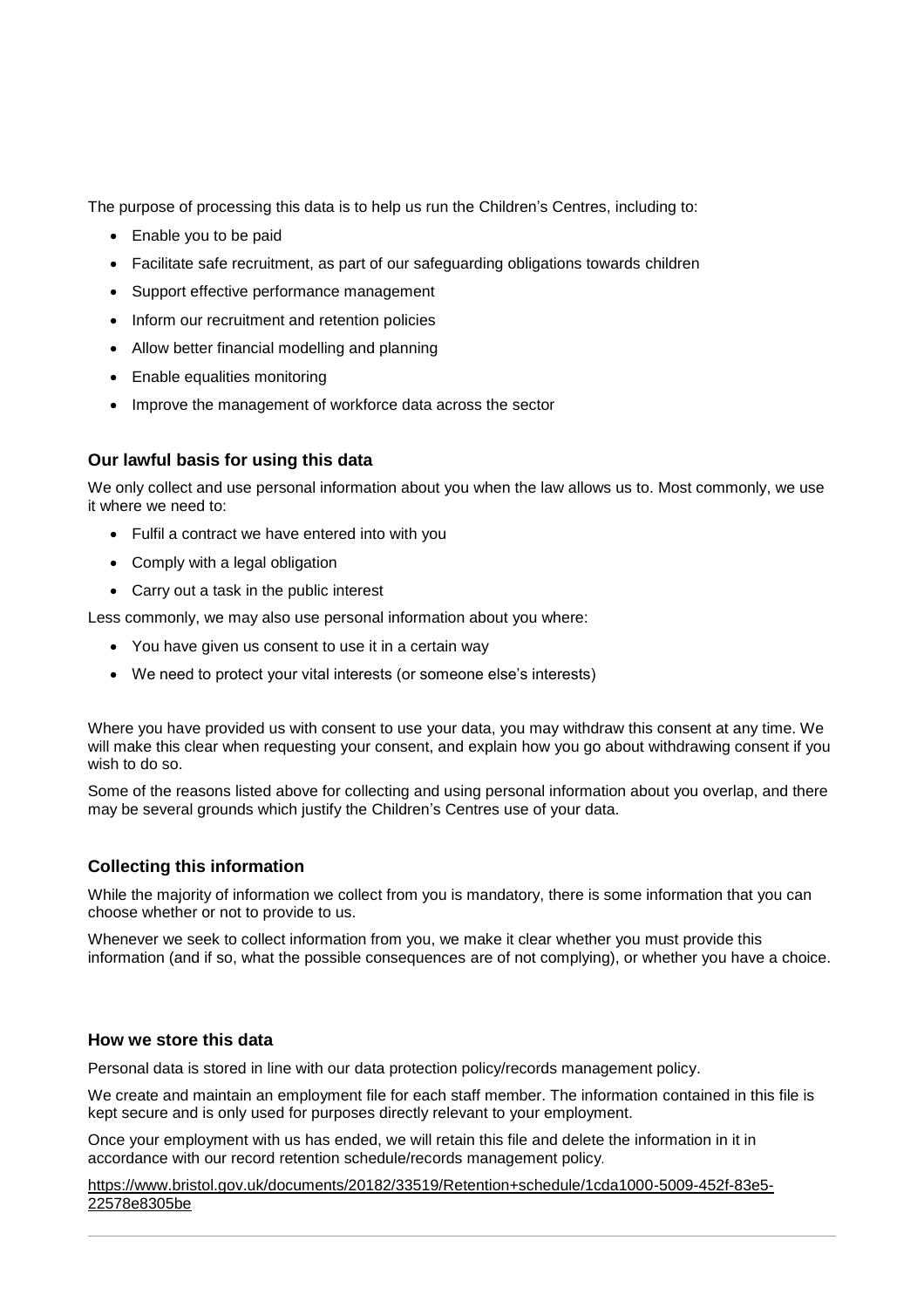# **Data sharing**

We do not share information about you with any third party without your consent unless the law and our policies allow us to do so.

Where it is legally required, or necessary (and it complies with data protection law), we may share personal information about you with:

- *Our local authority – to meet our legal obligations to share certain information with it, such as safeguarding concerns and [maintained schools only] information about headteacher performance and staff dismissals*
- *The Department for Education*
- *Your family or representatives*
- *Educators and examining bodies*
- *Our regulator [specify as appropriate e.g. Ofsted, Independent Schools Inspectorate]*
- *Suppliers and service providers – to enable them to provide the service we have contracted them for, such as payroll*
- *Financial organisations*
- *Central and local government*
- *Our auditors*
- *Survey and research organisations*
- *Trade unions and associations*
- *Health authorities*
- *Security organisations*
- *Health and social welfare organisations*
- *Professional advisers and consultants*
- *Charities and voluntary organisations*
- *Police forces, courts, tribunals*
- *Professional bodies*
- *Employment and recruitment agencies*

## **Transferring data internationally**

Where we transfer personal data to a country or territory outside the European Economic Area, we will do so in accordance with data protection law.

## **Your rights**

#### **How to access personal information we hold about you**

Individuals have a right to make a **'subject access request'** to gain access to personal information that the school holds about them.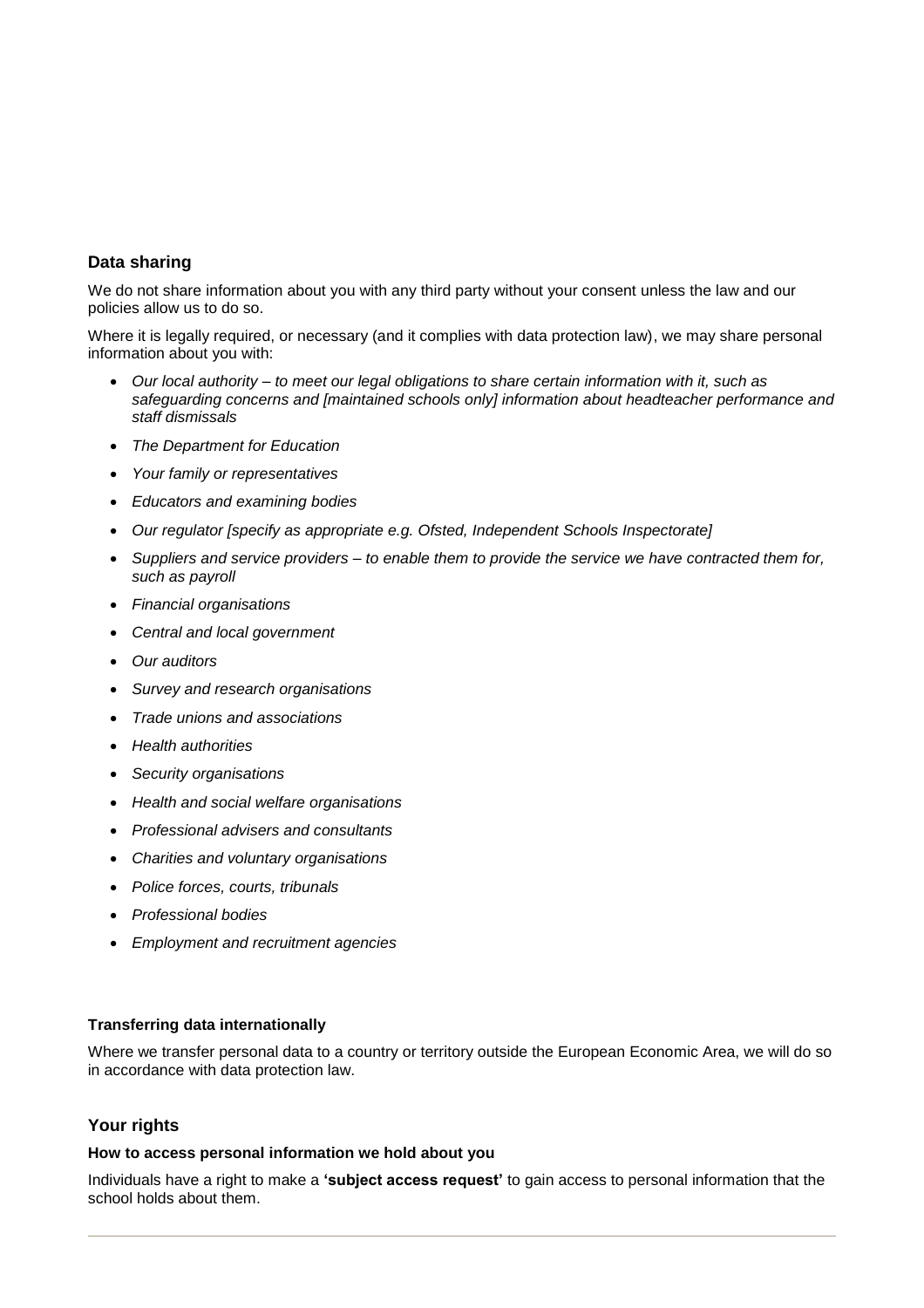If you make a subject access request, and if we do hold information about you, we will:

- Give you a description of it
- Tell you why we are holding and processing it, and how long we will keep it for
- Explain where we got it from, if not from you
- Tell you who it has been, or will be, shared with
- Let you know whether any automated decision-making is being applied to the data, and any consequences of this
- Give you a copy of the information in an intelligible form

You may also have the right for your personal information to be transmitted electronically to another organisation in certain circumstances.

If you would like to make a request, please contact our data protection officer.

#### **Your other rights regarding your data**

Under data protection law, individuals have certain rights regarding how their personal data is used and kept safe. You have the right to:

- Object to the use of your personal data if it would cause, or is causing, damage or distress
- Prevent your data being used to send direct marketing
- Object to the use of your personal data for decisions being taken by automated means (by a computer or machine, rather than by a person)
- In certain circumstances, have inaccurate personal data corrected, deleted or destroyed, or restrict processing
- Claim compensation for damages caused by a breach of the data protection regulations

To exercise any of these rights, please contact our data protection officer.

# **Complaints**

We take any complaints about our collection and use of personal information very seriously.

If you think that our collection or use of personal information is unfair, misleading or inappropriate, or have any other concern about our data processing, please raise this with us in the first instance.

To make a complaint, please contact our data protection officer.

Alternatively, you can make a complaint to the Information Commissioner's Office:

- Report a concern online at<https://ico.org.uk/concerns/>
- Call 0303 123 1113